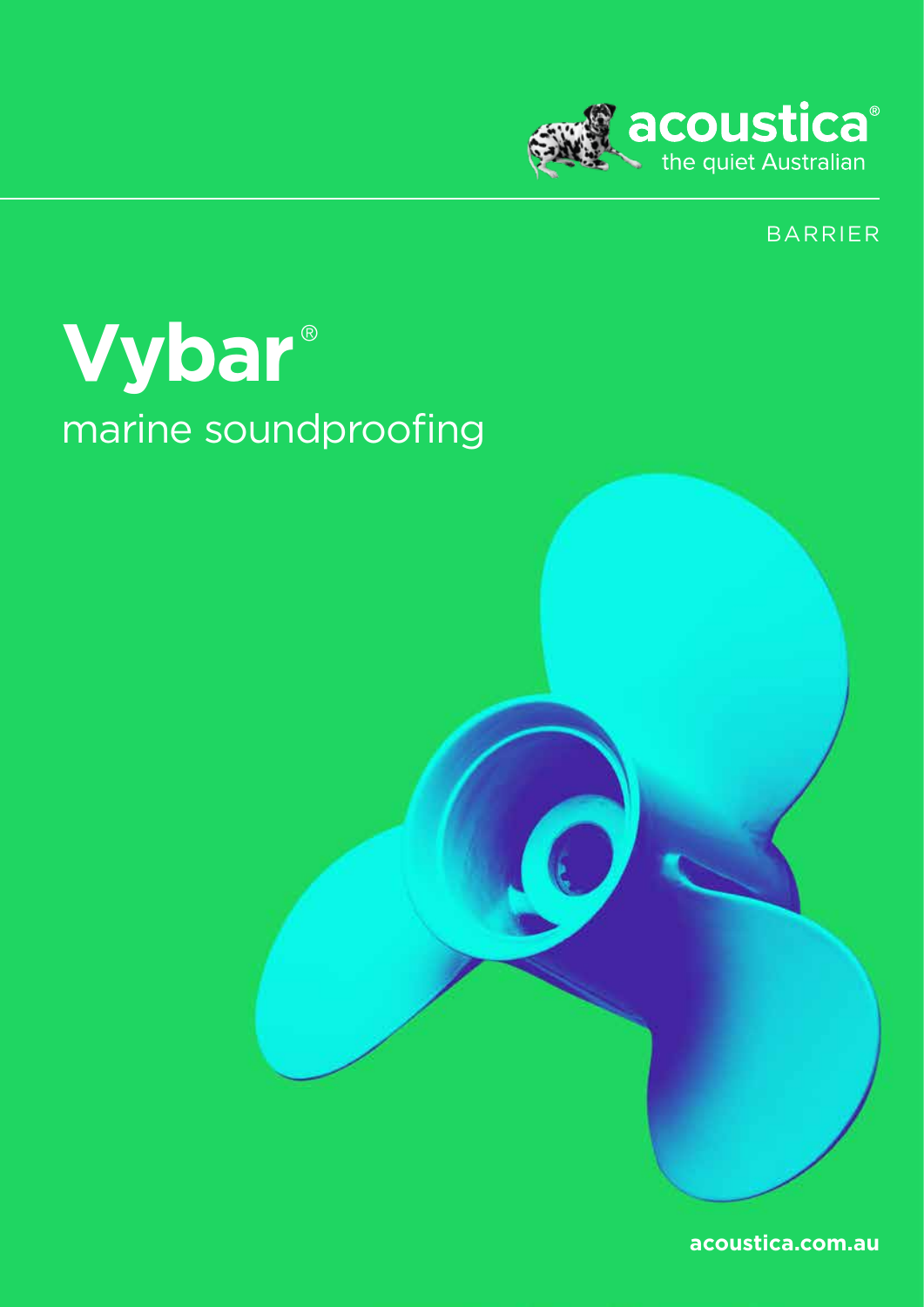## **Vybar** ® marine soundproofing

**VyBar® is a rigid marine noise barrier and vibration damping sheet specifically engineered to combat the challenging combined effects of vibrations, sound transmission and reverberation from marine engines and boat hulls.**

VyBar® Marine has a unique material construction which unlike many other insulation materials results in high sound absorption coupled with resilience and compression loading capability.

VyBar® effectively treats the often combined phenomena of vibrations, sound transmission and sound reverberation encountered with most noise problems.

Contrary to foam based acoustic marine products that become powdery and breakdown over time, Vybar is not effected by hydrolysis and will not degrade.

VyBar® is designed to line partition walls and bulkheads in marine vessels.

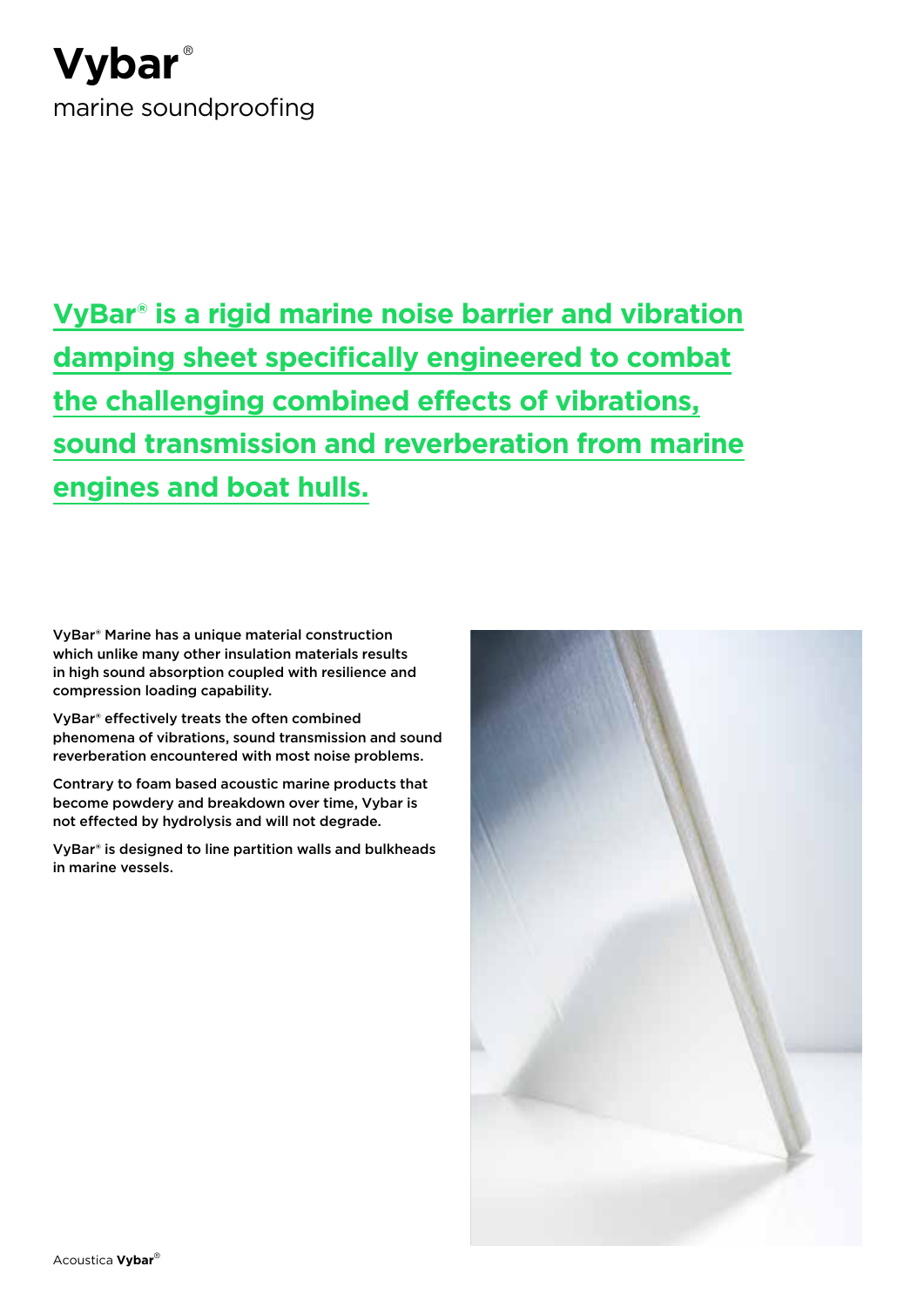## **Key benefits**

- Fire Rated to international standard
- Long lasting
- 10 year guarantee
- Easy to handle, cut and install
- Available in two thicknesses
- Unaffected by vibration, oil, water and hydrolysis
- Easy cutting with any sharp blade
- Made in Australia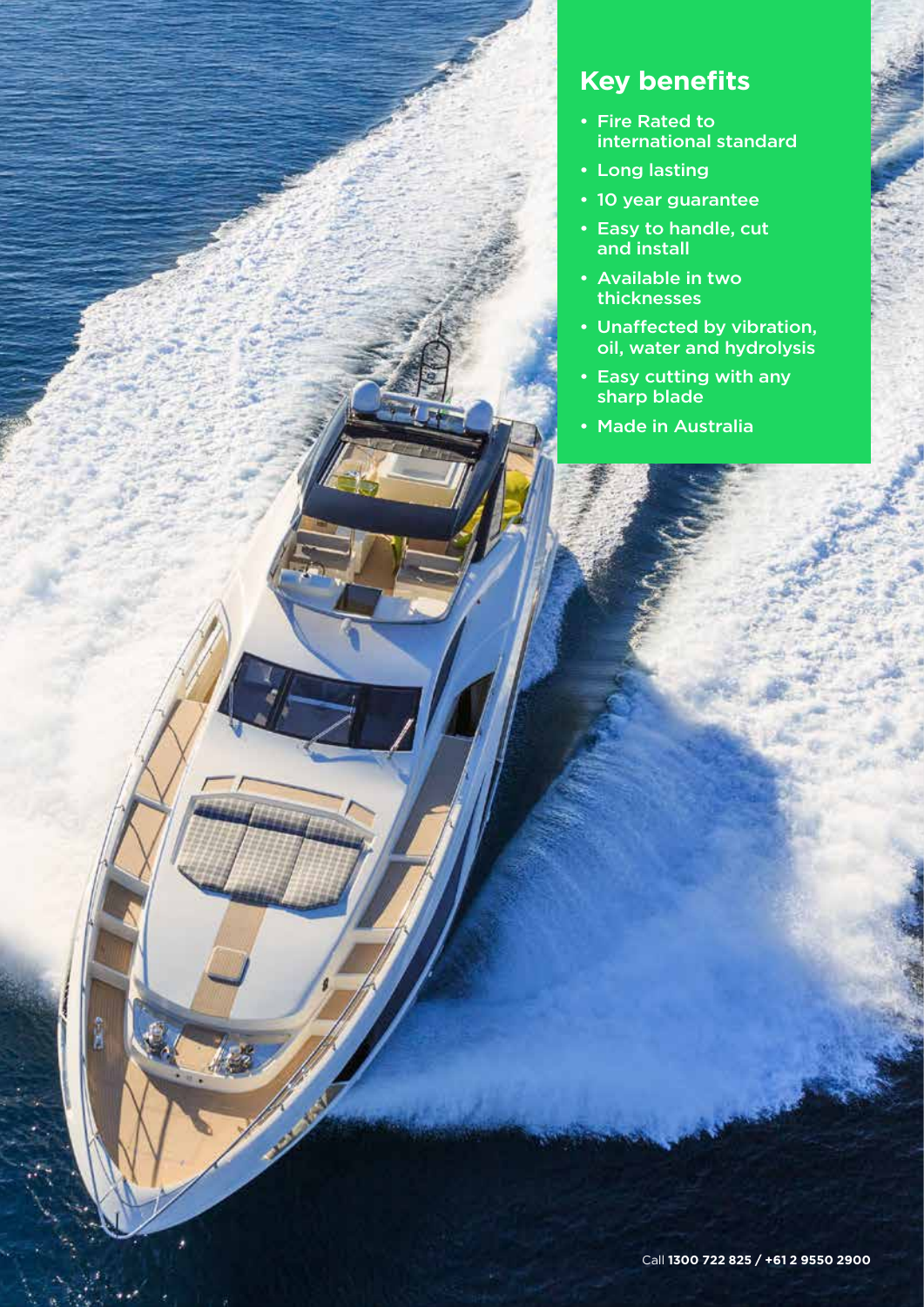## **Construction**

VyBar® Marine is manufactured from a double needle punched 100% polyester fibres layer faced on one side with a visco-elastic acoustic barrier and an aluminium foil on the opposite face.

**Standard Sheet dimensions:** 

VyBar® 48F = 1200x1200x10mm VyBar® 848F = 1200x1200x20mm

**Please contact Acoustica to discuss your specific requirements.**

## **Certification**

VyBar® Marine has been tested by the CSIRO and certified that it meets the requirements for low flame spread of a bulkhead, wall and ceiling lining in accordance with IMO Resolution A.653 (16) as amended by resolution MSC 61 (67) as specified by the International Convention for the Safety of Life at Sea, 1974.

|                                                        | <b>EC TYPE-EXAMINATION</b><br><b>CERTIFICATE</b>                                                                                                                                                                                                                                                                |  |
|--------------------------------------------------------|-----------------------------------------------------------------------------------------------------------------------------------------------------------------------------------------------------------------------------------------------------------------------------------------------------------------|--|
|                                                        |                                                                                                                                                                                                                                                                                                                 |  |
|                                                        | CERTIFICATE NUMBER -11-11-1446-                                                                                                                                                                                                                                                                                 |  |
|                                                        | Exemptuon Cartillaution Bureau Noderland BV, NotKed Body 0614, berreatin<br>doctores that the product type described below and specified in Amery 7.                                                                                                                                                            |  |
| <b>Product Designation:</b><br>Prischart Essorripcion: | VyHartské / Jiříší<br>LUMBER CONSIDERED FOR HIS 24 YEAR OLD FAMILY AND RESIDENT<br>account to a reside interfect at this of the statement<br>A SIX 18 meteor manorally with him State-spread.<br><b>Wallace International</b>                                                                                   |  |
| Annex A.1 Barcz                                        |                                                                                                                                                                                                                                                                                                                 |  |
| Autobiogri Issinato<br>ANNOUNCE ARRESTED               | <b>Aristotle a</b><br>EA Nehacl, 481vd<br>Antarctain, W1917038<br><b>Autoratia</b>                                                                                                                                                                                                                              |  |
| <b>Bulled in Annex 1</b>                               | is in compliance with the estential requirements of the Marine Copieved<br>Directive 2014/95/EU, as accended by 2015/559/EU, subject to conditions<br>in the Annex 7 to this cartificate, 1he product as auxiliard has been found to<br>comply with the opposed parts of atautheris and normation due meets are |  |
|                                                        | R (Fype examination)                                                                                                                                                                                                                                                                                            |  |
| Cartalyzation module                                   |                                                                                                                                                                                                                                                                                                                 |  |
| Rock of appearance<br>Particulars of product           | <b>Kellor Ancien 1.</b><br><b>Robert Annex 11</b>                                                                                                                                                                                                                                                               |  |
| <b>Renault Bulge</b><br>Reviewed<br>Expire date        | Nowauklast 8 <sup>th</sup> 2011<br>Seatender 18th 2016<br>Scoresber 6 <sup>th</sup> 2021                                                                                                                                                                                                                        |  |
| complete with.                                         | This contribute remains property of SCS haderland BV and nemains varid unless.<br>tanceded or revolunt, sessions the conditions of the contribution contract remain                                                                                                                                             |  |
| This certificate consults of it appe and 2 or          |                                                                                                                                                                                                                                                                                                                 |  |
| For SCE Insulantianal<br><b>Donature</b>               |                                                                                                                                                                                                                                                                                                                 |  |

#### EC TYPE-EXAMINATION CERTIFICATE & Wheel Logo

VyBar® is in compliance with the essential requirements of the Marine Equipment Directive 2014/90/EU, as amended by 2015/559/EU.

## **Applications**

- **•** Auxiliary engine enclosures
- **•** Line partition walls and bulkheads

### **Sound Transmission Loss**

|            | Frequency (Hz) Sound Transmission Loss (dB) |             |
|------------|---------------------------------------------|-------------|
| 1/3 Octave | VyBar <sup>®</sup> 48F                      | VyBar® 848F |
| 100        | 19.2                                        | 28.4        |
| 125        | 17.6                                        | 25          |
| 160        | 17.6                                        | 28.8        |
| 200        | 17.6                                        | 24.7        |
| 250        | 17.6                                        | 26.1        |
| 315        | 17.6                                        | 24.6        |
| 400        | 17.6                                        | 28.3        |
| 500        | 17.6                                        | 29.5        |
| 630        | 24.2                                        | 32.5        |
| 800        | 25.4                                        | 34.7        |
| 1000       | 28.2                                        | 36.2        |
| 1250       | 31.2                                        | 38.6        |
| 1600       | 35.3                                        | 41          |
| 2000       | 38.1                                        | 45.3        |
| 2500       | 40.2                                        | 47.7        |
| 3150       | 41.9                                        | 50.2        |
| 4000       | 43.3                                        | 53.3        |
| 5000       | 41.5                                        | 55.8        |
| Rw         | 28                                          | 35          |
| Ctr        | $-3$                                        | $-3$        |
| $Rw + Ctr$ | 25                                          | 32          |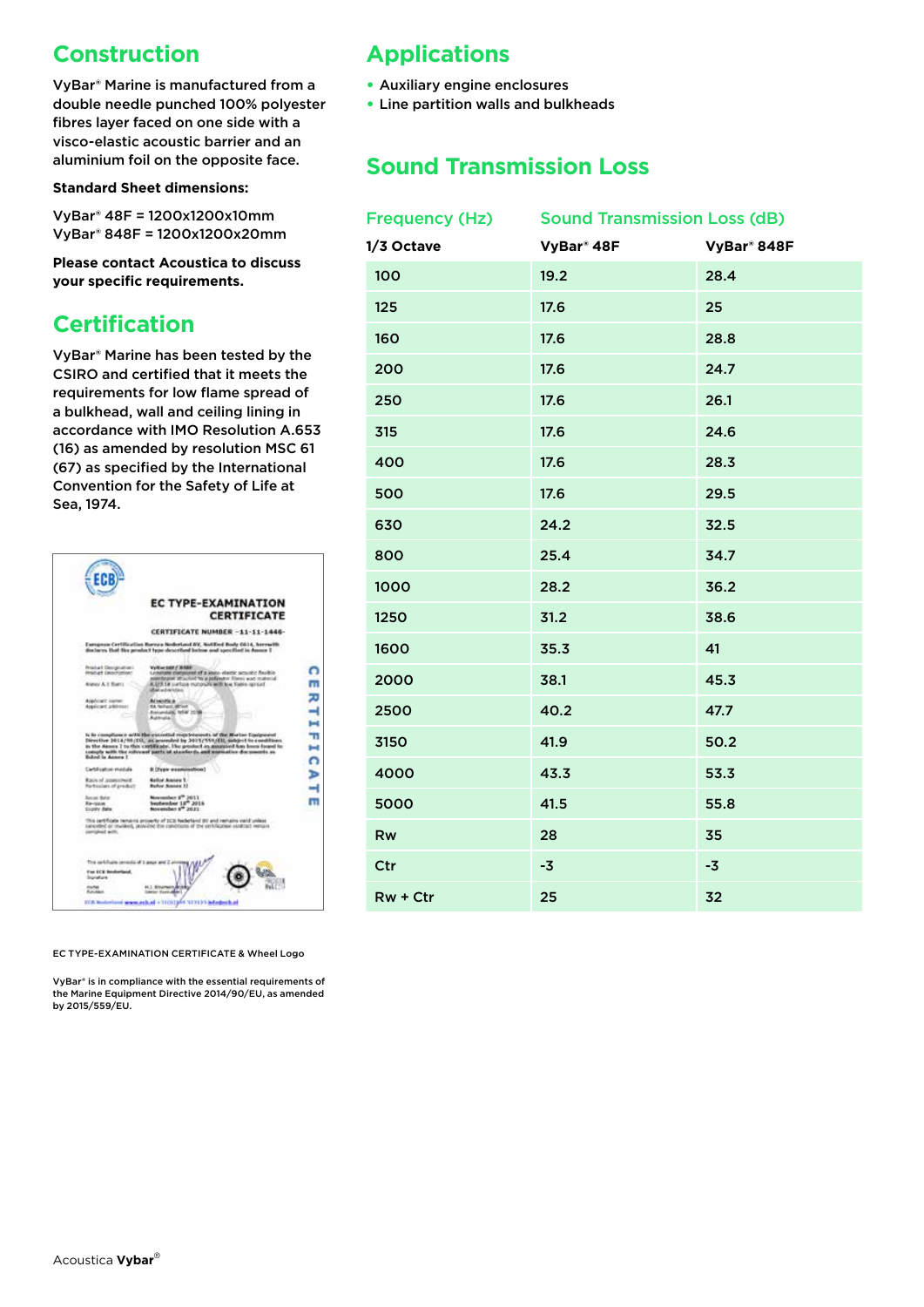

\*Image by Allan Tongs Boatbuilders, New Zealand

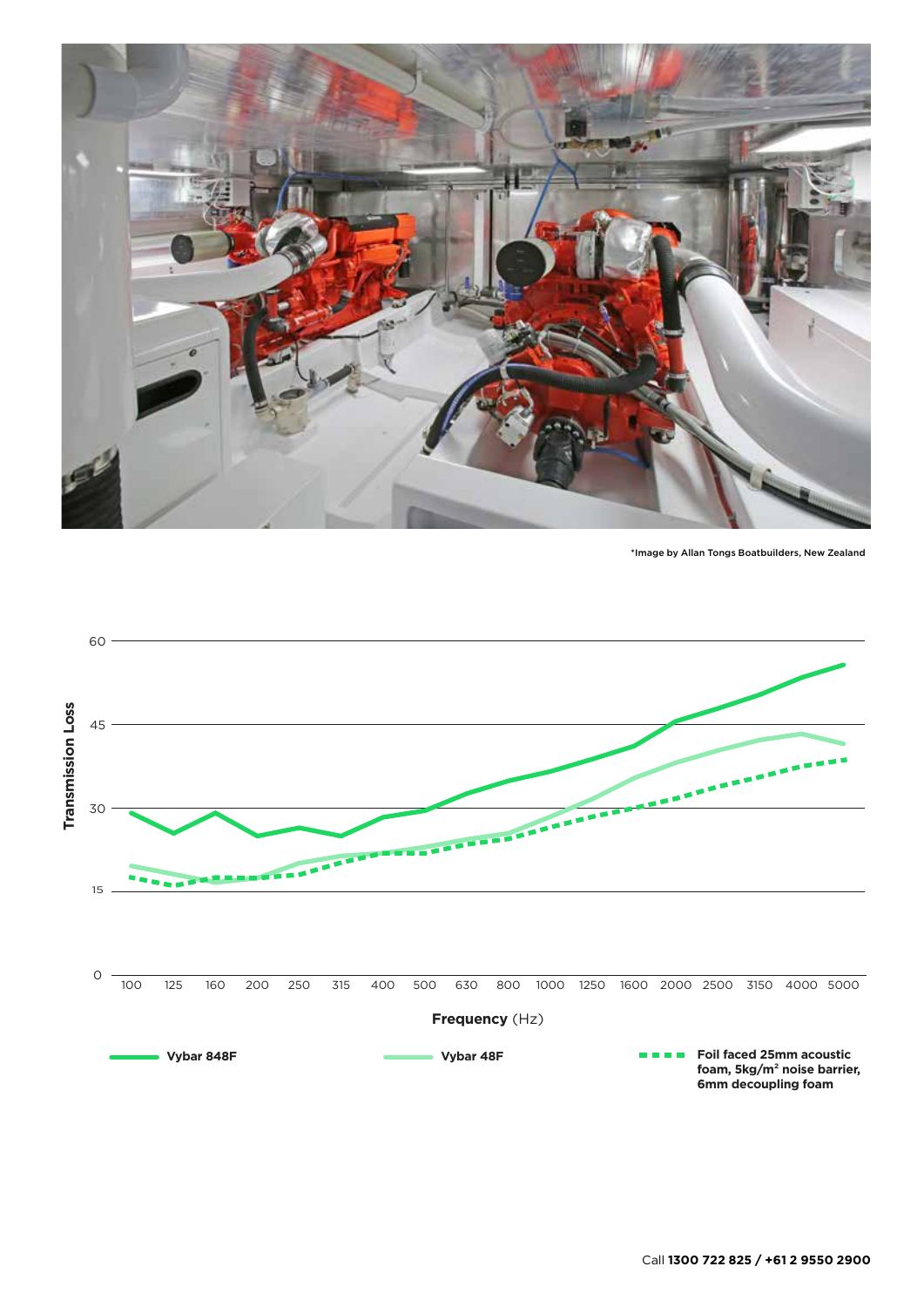## **Recommended Installation**

For optimum benefit VyBar® Marine must be properly & carefully installed.

Where airflow is required expert advice should be sought from our engineer, as acoustic baffles may be required.

## **Cutting**

VyBar® Marine are easy to cut to size and install.

Measure the area to be treated carefully & apply the measurements to the VyBar® Marine with a black felt tip marker.

It is advisable to increase the measured area by 1-2 mm all around for a tight fit, even when cutting from a pattern.

## **Pinning, Glueing & Taping**

If the vessel is being insulated against both sound & fire, welded metal or bimetal pins are recommended.

If the vessel is only being insulated against sound, adhesive PVC pins are acceptable.

Pins should be installed starting 200mm max from material edges in a 300x300 grid pattern.

If there is a space between the VyBar® Marine and the surface it is being adhered to, a backing washer should be installed on the pin prior to installing the material. This will ensure a secure fixing.

All edges & joints should be taped with a reinforced aluminium foil tape.

If the product is being laminated with other materials a fire resistant glue is recommended.